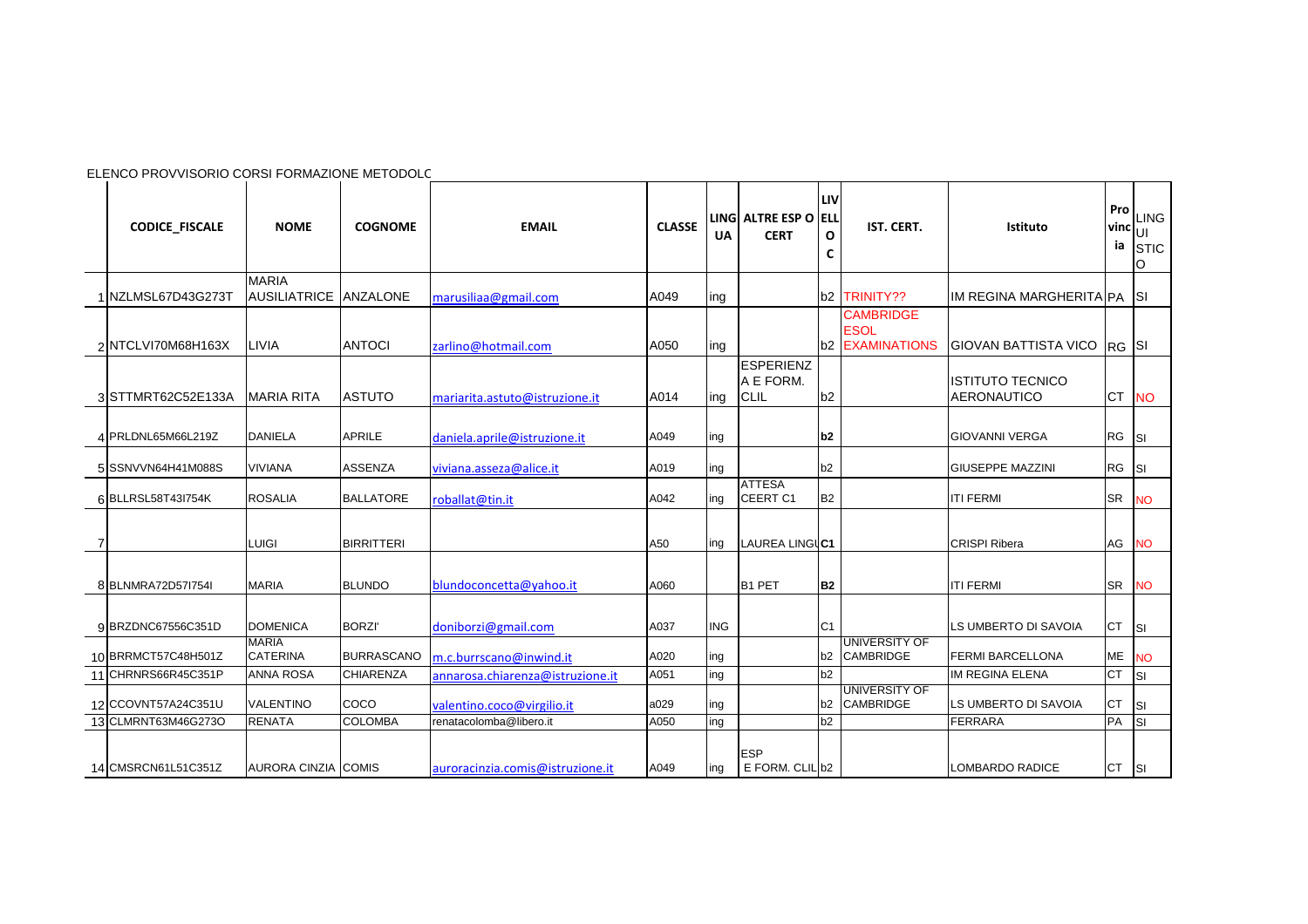|    | 15 CNDGPP64S52C351A | <b>GIUSEPPINA</b>        | CONDORELLI         |                                    | A050          | ing        |                  | b2              |                         | LOMBARDO RADICE                          | СT                     | <b>SI</b> |
|----|---------------------|--------------------------|--------------------|------------------------------------|---------------|------------|------------------|-----------------|-------------------------|------------------------------------------|------------------------|-----------|
|    |                     | LAURA                    |                    |                                    |               |            |                  |                 |                         |                                          |                        |           |
|    | 16 CMBLSS63S66B429M | <b>SUSANNA</b>           | <b>CUMBO</b>       | lauracumbo@scientificovolta.it     | A037          | <b>ING</b> |                  | <b>B2</b>       |                         | LICEO A.VOLTA                            | CL                     | <b>NO</b> |
| 66 |                     | <b>ANNA MARIA</b>        | <b>CUTRUPIA</b>    |                                    | ذذ            |            |                  | $\overline{C1}$ |                         | <b>MEDI BARCELLONA PG</b>                | ME                     | <b>SI</b> |
|    | 70 GNNFNC62E71E9741 | <b>FRANCESCA RIGENNA</b> |                    |                                    | A049          |            |                  | <b>B2</b>       |                         | PASCASINO MARSALA                        | ТP                     | <b>SI</b> |
|    |                     | <b>MARIA</b>             |                    |                                    |               |            |                  |                 |                         |                                          |                        |           |
|    | 17 CTRMCN68C63C351N | <b>CONCETTA</b>          | <b>CUTORE</b>      | cecia68@hotmail.com                | A051          |            |                  |                 |                         | B2 FCE CAMBRIDGE LICEO TURRISI COLONNA   | СT                     | <b>SI</b> |
|    | 18 CNSNNA64E46F158J | <b>ANNA MARIA</b>        | CONSOLO            | meis01300a@istruzione.it           | a049          | ing        |                  | b2              |                         | I.S."BISAZZA" ME                         | ME                     | <b>NO</b> |
|    |                     |                          |                    |                                    |               |            |                  |                 |                         |                                          |                        |           |
| 68 |                     | <b>LUCIA</b>             | <b>RIZZOTTI</b>    |                                    | A049          |            |                  | <b>B2</b>       |                         | <b>DE SANCTIS</b>                        | <b>CT</b>              | <b>SI</b> |
| 69 |                     | <b>GIOVANNELLA</b>       | <b>GENNARO</b>     |                                    | A050          |            |                  | B2              |                         | <b>DE SANCTIS</b>                        | $\overline{\text{CT}}$ | ĪSI       |
|    |                     |                          |                    |                                    |               |            |                  |                 |                         |                                          |                        |           |
|    | 20 DMRMRS65P50A478Z | <b>MARIA ROSA</b>        | <b>DI MARCO</b>    | mariarosa.dimarco@istruzione.it    | A049          | ing        |                  | b <sub>2</sub>  |                         | "ENRICO MEDI"                            | EN                     | <b>SI</b> |
|    |                     | <b>FRANCESCA</b>         |                    |                                    |               |            | TRINITY B1       |                 |                         |                                          |                        |           |
|    | 21 FRRFNC59E60B429G | RITA MATILDE             | FERRARA            | francesca.ferrara1959@virgilio.it  | A060          | ing        | GRADE 6          | <b>B2</b>       |                         | LICEO A.VOLTA                            | CL                     | <b>NO</b> |
|    |                     |                          |                    |                                    |               |            |                  |                 |                         |                                          |                        |           |
|    | 22 FCCFNC55E17B429V | <b>FRANCESCO</b>         | <b>FIACCABRINO</b> | franceso.fiaccabrino@tin.it        | A049          | ing        |                  | <b>B2</b>       |                         | LICEO A.VOLTA                            |                        | <b>NO</b> |
|    | 23 FNCPLA59R64F258Z | <b>PAOLA</b>             | FINOCCHIARO        | paola.finocchiaro1@istruzione.it   | A049          | ing        |                  | b2              |                         | LS BOGGIO LERA                           | <b>CT</b>              | SI        |
|    |                     |                          |                    |                                    |               |            |                  |                 |                         |                                          |                        |           |
|    | 24 FSCSST58D51E532N | <b>SEBASTIANA</b>        | <b>FISICARO</b>    | sfisic@gmail.com                   | A052-A061 ing |            |                  | b2              |                         | <b>LC GORGIA</b>                         | <b>SR</b>              | <b>NO</b> |
|    | 25 GRDGCM64P67B428J | <b>GIACOMA</b>           | <b>GIARDINA</b>    | leopold8@hotmail.it                | A013          | <b>ING</b> | <b>B1 PET</b>    | b2              |                         | <b>ITI FERMI</b>                         | <b>SR</b>              | <b>NO</b> |
|    |                     |                          |                    |                                    |               |            |                  |                 |                         |                                          |                        |           |
|    | 26 GVNMZR67C56C351N | <b>MARIA ZAIRA</b>       | <b>GIOVENE</b>     | mzgiovene@gmail.com                | a047          | <b>ING</b> | <b>INS CLIL</b>  | <b>B2</b>       |                         | LOMBARDO RADICE                          | <b>CT</b>              | <b>SI</b> |
|    | 27 GTTSNO65A69L735K | <b>CLAUDIA</b>           | <b>GITTINI</b>     | onia.gittini@hotmail.com           | A019          |            |                  | b2              | cambridge IELTS         | <b>FERMI BARCELLONA</b>                  | ME                     | <b>NO</b> |
| 28 |                     | <b>PAOLA</b>             | <b>GIUNTA</b>      |                                    |               |            |                  |                 |                         | <b>E MEDI LEONFORTE</b>                  | EN                     | SI        |
|    | 29 GRCNNA65D61C351N | <b>ANNA</b>              | <b>GRECO</b>       | anna.greco13@istruzione.it         | A036          | ing        |                  | c2              |                         | TURRISI COLONNA                          | СT                     | <b>SI</b> |
|    |                     |                          |                    |                                    | A036,         |            |                  |                 |                         |                                          |                        |           |
|    | 30 GRSLSN73L07F158U | ALESSANDRO               | GRUSSU             | ag.online@tin.it                   | A037          | ing        |                  | c1              | Cambridge ESOL          | <b>AINIS " MESSINA</b>                   | ME                     | SI        |
|    | 31 GCCGTN69E12F158T | <b>AGOSTINO</b>          | <b>GUCCIONE</b>    | agostino.guccione@istruzione.it    | A050          |            |                  | c1              |                         | I.I.S.S. "PUGLIATTI "<br><b>TAORMINA</b> | МE                     | <b>NO</b> |
|    |                     |                          |                    |                                    |               | ing        |                  |                 |                         | "ENRICO MEDI"                            |                        |           |
|    | 32 LDDRSR66P11G273G | <b>ROSARIO</b>           | LEDDA              | rosario.ledda@istruzione.it        | A025          | ing        |                  | b <sub>2</sub>  |                         | <b>LEONFORTE</b>                         | EN                     | SI        |
|    |                     |                          |                    |                                    |               |            |                  |                 |                         | LICEO FRATELLI TESTA                     |                        |           |
|    | 33 LNELDN61P63A470C | LOREDANA                 | <b>LEONE</b>       | sociolro@gmail.com                 | A036          | ing        |                  | b2              | TRINITY ISE II          | <b>NICOSIA</b>                           | EN                     | <b>NO</b> |
|    |                     |                          |                    |                                    |               | <b>ING</b> |                  |                 |                         |                                          |                        |           |
|    | 34 LBSMRA59M45B427T | <b>MARIA</b>             | <b>LIBASSI</b>     | maria.libassi@virgilio.it          | A039          |            | <b>TEDESCO</b>   | <b>B2</b>       |                         | <b>IIS CATAUDELLA SCICLI</b>             | <b>RG</b>              | <b>NO</b> |
|    | 35 LMBMTR62L54C351E | <b>MARIA TERESA</b>      | <b>LOMBARDO</b>    | mariateresa.lombardo@istruzione.it | a049          | ing        |                  | <b>B2</b>       |                         | <b>BOGGIO LERA</b>                       | <b>CT</b>              | SI        |
|    | 36 MLZSRN68L62C351N | <b>SABRINA</b>           | <b>MALIZIA</b>     | sabrina.malizia@istruzione.it      | A039          | ing        | master CLIL UNC1 |                 | <b>LAUREA LINGUE</b>    | <b>ITC ARCOLEO CALTAGIRONI</b>           | <b>CT</b>              | <b>NO</b> |
|    |                     |                          |                    |                                    |               |            |                  |                 |                         |                                          |                        |           |
|    | 37 MRGRSN67H58D423U | ROSSANA                  | MARAGIOGLIO        | ar-men@libero.it                   | A019          | ing        | <b>DIRITTO</b>   | b2              |                         | IM REGINA MARGHERITA                     | PA                     | <b>SI</b> |
|    |                     |                          |                    |                                    |               |            |                  |                 |                         |                                          |                        |           |
|    | 38 MRLMSM74P23C351S | <b>MASSIMO</b>           | <b>MARLETTA</b>    | massimo.marletta@istruzione.it     |               |            |                  |                 | <b>B2 FCE CAMBRIDGE</b> | <b>BOGGIO LERA</b>                       | <b>CT</b>              | <b>SI</b> |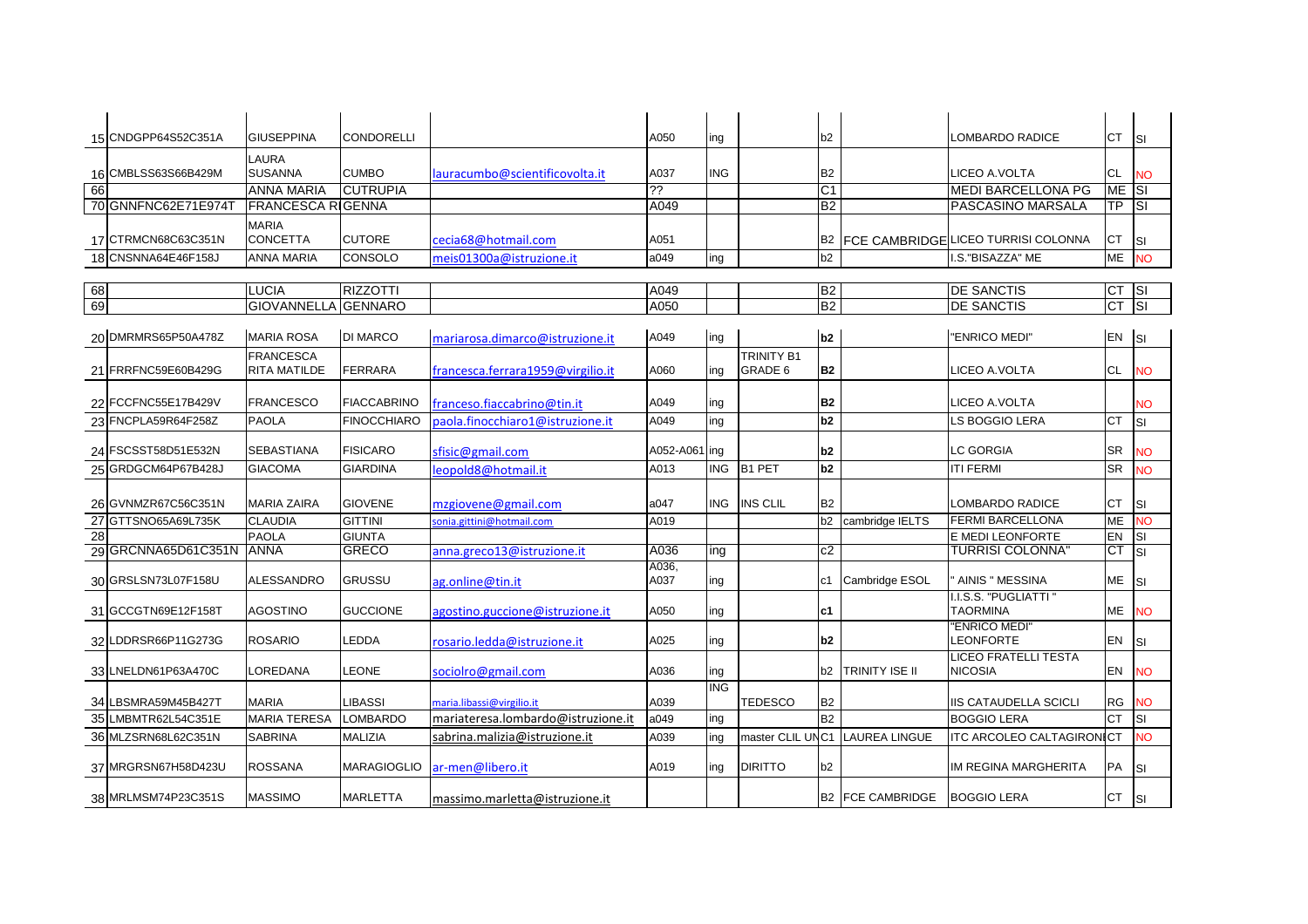| 39 MMBLNM52C63Z600R | LILIANA<br><b>MAGDALENA</b>        | <b>MEMBRADO</b>    | limen@libero.it                  | a061                          | ing | spagnolo<br>MADRELINGU<br>A        | b2              |                                          | LICEO DANILO DOLCI                          | PA        | <b>SI</b> |
|---------------------|------------------------------------|--------------------|----------------------------------|-------------------------------|-----|------------------------------------|-----------------|------------------------------------------|---------------------------------------------|-----------|-----------|
| 40 MSSSST73B52C351L | <b>SEBASTIANA</b>                  | <b>MESSINA</b>     | sebina.m@gmail.com               | A061                          | ing |                                    | lc1             | CAE                                      | <b>IIS NERVI LENTINI</b>                    | <b>SR</b> | <b>NO</b> |
| 41 MCLDAA64C65F158W | <b>ADA</b>                         | <b>MICALI</b>      | ada.micali@istruzione.it         | A060                          |     |                                    | b2              |                                          | <b>IMPALLOMENI MILAZZO</b>                  | <b>ME</b> | <b>NO</b> |
|                     |                                    |                    |                                  |                               |     |                                    |                 | <b>Trinity College</b>                   |                                             |           |           |
| 42 MNDLSN70B61F158W | <b>ALESSANDRA</b>                  | <b>MONDIO</b>      | meis01300a@istruzione.it         | A051                          | ing |                                    | b2              | London??                                 | I.S."BISAZZA" ME                            | <b>ME</b> | Isı       |
| 43 MNFGNN60H67H325L | <b>GIOVANNA</b>                    | <b>MONFORTE</b>    | etnanicolosi@yahoo.it            | A031                          |     |                                    | b2              | FCE CAMBRIDGE                            | LICEO TURRISI COLONNA                       | <b>CT</b> | Isı       |
| 44 NRENTN63A44L331J | <b>ANTONIA</b>                     | NERI               | antonia.neri@istruzione.it       | A049                          | ing | <b>FRANCESE-</b><br>B <sub>1</sub> | b2              | TRINITY??                                | IM REGINA MARGHERITA                        | PA        | <b>SI</b> |
| 45 PSSMNL61B05L042W | <b>MANLIO</b>                      |                    | PASSALACQUA bonesdoc@tiscali.it  | A039-<br><b>GEOGRAF</b><br>ΙA | ing |                                    | lc1             |                                          | I.I.S.S. "PUGLIATTI"<br><b>TAORMINA</b>     | ME        | <b>NO</b> |
| 46 PDMLRA70M58H163S | <b>LAURA</b>                       | POIDOMANI          | gellaq@gmail.com                 | A036-A037 ing                 |     | docente tempo<br>determinato       | b2              |                                          | <b>GIUSEPPE MAZZINI</b>                     | <b>RG</b> | <b>SI</b> |
| 47 PLTFBA61T11G273L | <b>FABIO</b>                       | <b>POLITI</b>      | fabiopoliti@gmail.com            | A036 -<br>A037                | ing |                                    | lb <sub>2</sub> |                                          | IM REGINA MARGHERITA                        | PA        | <b>SI</b> |
| 48 REXMRZ67B14Z133T | <b>MAURIZIO</b>                    | <b>RE</b>          | mauriziorex@yahoo.it             | A049                          | ing |                                    | b2              |                                          | <b>IIS CATAUDELLA SCICLI</b>                | RG        | <b>NO</b> |
| 49 RZZNDA61C63B429N | <b>NADIA</b>                       | <b>RIZZO</b>       | nadia.rizzo@istruzione.it        | A061                          | ing |                                    | b2              | Trinity??                                | "R. SETTIMO"                                | CL        | <b>SI</b> |
| 50 SPPLCU62D58C351Y | <b>LUCIA</b>                       | <b>SAPUPPO</b>     | lucia.sapuppo@istruzione.it      | A049                          | ing |                                    | b2              | <b>UNIVERSITY OF</b><br><b>CAMBRIDGE</b> | <b>LS BOGGIO LERA</b>                       | <b>CT</b> | <b>SI</b> |
| 51 SCHCRN68S56F158I | <b>CATERINA</b>                    | <b>SCHIPILLITI</b> | cschipi@tin.it                   | A049                          | ing |                                    | B <sub>2</sub>  |                                          | LICEO RAELI NOTO                            | <b>SR</b> | <b>NO</b> |
| 52 SPPTHR64D67Z109W | TERHI IMELI                        | <b>SEPPANEN</b>    | teirse@teletu.it                 | A037                          | ing |                                    | c1              |                                          | <b>ABRAMO LINCOLN</b>                       | EN        | <b>SI</b> |
| 53 SRNFDN63L09G273M | <b>FERDINANDO</b>                  | <b>SIRINGO</b>     | ferdinando.siringo@istruzione.it | A050                          | ing |                                    | c1              | University of<br>Cambridge               | LICEO SOC. PSIC. PED.<br>LING. DANILO DOLCI | PA        | <b>SI</b> |
| 54 SPZRDM67M58B429B | <b>AURELIA</b>                     | <b>SPEZIALE</b>    | aureliaspeziale@libero.it        | A061                          |     |                                    | <b>B2</b>       | TRINITY ??                               | "R. SETTIMO"                                | <b>CL</b> | <b>SI</b> |
| 55 TDRRTI61S70G273V | <b>RITA</b>                        | TODARO             | ritatodaro@alice.it              | A060                          | ing |                                    | b2              | TRINITY ??                               | IM REGINA MARGHERITA                        | PA        | <b>SI</b> |
| 56 VCNCLD79C24G273E | <b>CLAUDIO</b>                     | VACANTI            | claudiovacanti@hotmail.com       | A052<br><b>GEOSTOR</b><br>IA  |     |                                    | B <sub>2</sub>  |                                          | LICEO MANDRALISCA CEFAL PA                  |           | <b>NO</b> |
| 57 VRVBLS62R15E536E | <b>BASILIO</b>                     | VARVERI            | basilio varveri@yahoo.it         | A037                          | ing |                                    | c1              |                                          | 'ENRICO MEDI"LEONFORTE EN                   |           | <b>SI</b> |
| 58 VNZVNF73H50C351T | <b>VIVIANA</b><br><b>FRANCESCA</b> | VENEZIA            | v.venezia@hotmail.com            | a047                          | ING | <b>BEC 2005</b>                    | B <sub>2</sub>  | <b>FCE CAMBRIDGE</b>                     | <b>ISCUDERI RAMACCA</b>                     | <b>CT</b> | <b>NO</b> |
| 59 VCRMZG62E08B428H | <b>MAURIZIO</b><br><b>GIUSEPPE</b> | <b>VICARI</b>      | maurizio.vicari@istruzione.it    | A049                          | ing |                                    | b2              |                                          | <b>LEONARDO DA VINCI</b>                    | <b>CL</b> | <b>SI</b> |
| 60 ZNCNNN66A23G273N | <b>ANTONINO</b>                    | ZANCA              | antonino.zanca@istruzione.it     | A049                          | ing |                                    | C <sub>1</sub>  |                                          | CANNIZZARO                                  | PA        | <b>NO</b> |
| 61 ZPPCRM           | CARMELA                            | ZAPPULLA           |                                  |                               |     |                                    |                 |                                          | CANNIZZARO                                  | PA        | <b>NO</b> |
| 62 ZMMPNG71C57F206I | PIETRANGELA                        | ZIMMARDI           | pierazimmardi@alice.it           | a051                          | ing |                                    | B <sub>2</sub>  |                                          | <b>IMPALLOMENI MILAZZO</b>                  | ME        | <b>NO</b> |
| 63 MNDGLL65L46A089C | <b>GISELLA</b>                     | <b>MONDINO</b>     | gisellamo@alice.it               | A051                          | ing |                                    | B <sub>2</sub>  |                                          | <b>FAZELLO SCIACCA</b>                      | AG        | <b>NO</b> |